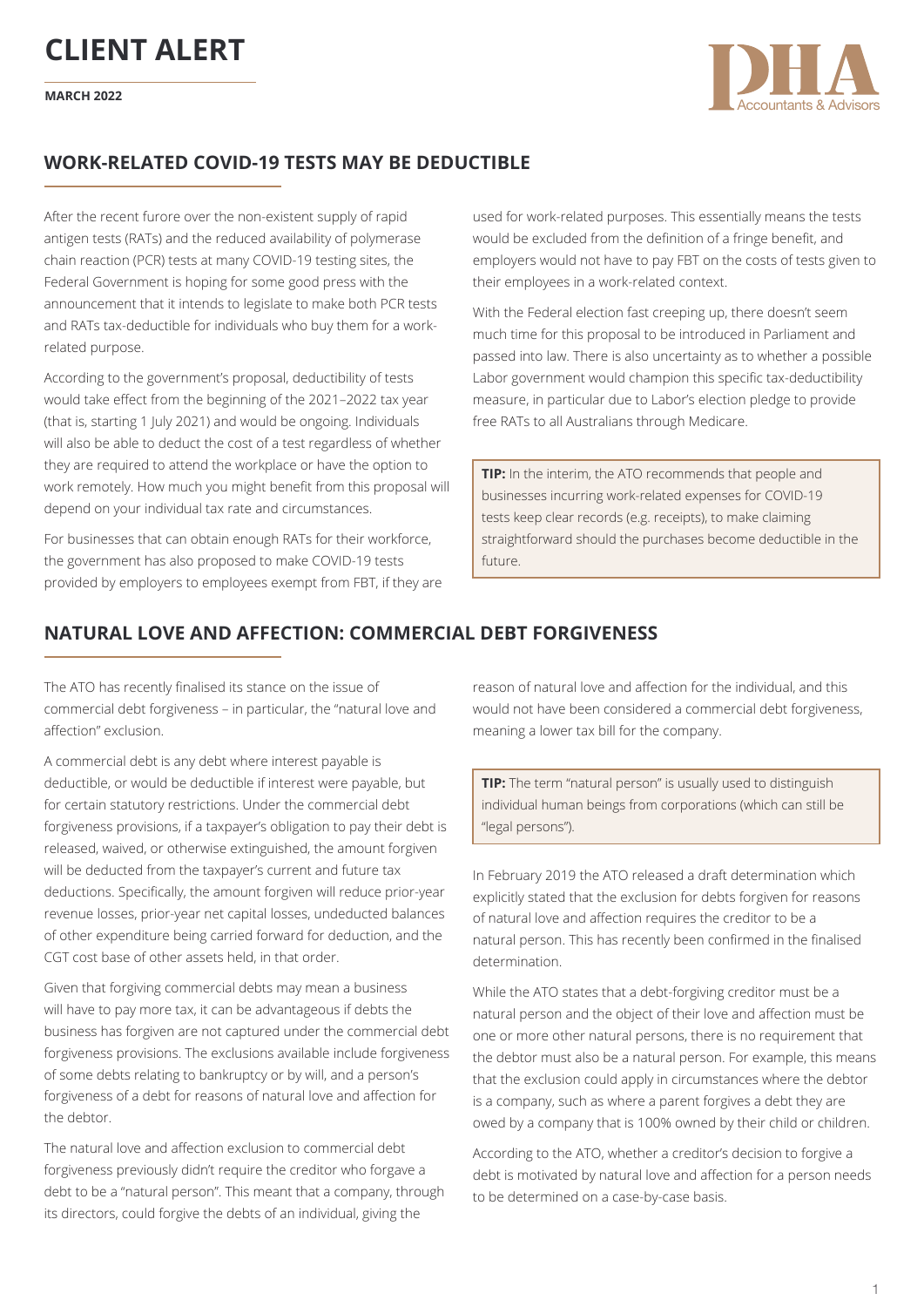## **LAST CHANCE TO CLAIM THE LOSS CARRY-BACK**

Businesses that need a little more financial help will have one last opportunity to claim the loss carry-back in their 2021–2022 income tax returns. And businesses that have an early balancer substituted account period (SAP) for the 2021-22 income year are eligible to claim the loss carry-back offset before 1 July 2022.

The loss carry-back is a refundable offset that effectively represents the tax that the business would save if it had been able to deduct the loss in an earlier year using the loss year tax rate. It may result in a cash refund, a reduced tax liability, or reduction of a debt owing to the ATO. Eligible businesses include companies, corporate limited partnerships and public trading trusts.

A business may be eligible if it made a tax loss in 2021, carried on a business with an aggregated turnover of less than \$5 billion, had an income tax liability in 2019 or 2020, and has met all of its lodgment obligations for the five prior income years.

Loss carry-back can either be claimed through standard business reporting enabled software, where it has the additional loss carryback labels required, or by using the paper copy of the company tax return 2021 and attaching a schedule of additional information to report the extra aggregated turnover and loss carry-back labels required.

The ATO has developed a loss carry-back tax offset tool to assist businesses claiming the loss carry-back before 1 July 2022. Once all of the relevant information is provided, the tool will first determine whether the business is eligible to claim the loss carry-back tax offset, then calculate the maximum amount of tax offset available. It will also provide a printable report of the labels which will need to be completed.

## **TAX DEBTS MAY AFFECT BUSINESS CREDIT SCORES**

The ongoing COVID-19 pandemic has caused uncertainty in many parts of the economic and has led to what many experts term a "two-speed economy": while some businesses are recovering well, others continue to suffer from the effects. If your business has had issues paying debts, or you've prioritised trade debts ahead of tax debts, it's important to remember that it may lead to penalties and have a lasting impact on the business.

The best option is to engage with the ATO to manage business debts. Failure to get in touch with the ATO to come to an arrangement will not only affect the potential penalties imposed, but may also affect your business's credit score.

Laws were passed in 2019 which allow the ATO to disclose information about overdue business tax debts to credit reporting agencies. The intended effects include reducing unfair financial advantages obtained by businesses that do not pay their tax on time, and encouraging businesses to engage with the ATO to manage their tax debts to avoid having those debts disclosed.

Not all tax debts can be disclosed, and even if a business debt satisfies the requirements for reporting, where exceptional circumstances apply to the situation the ATO may still have the discretion to not report the debt information to credit reporting agencies. "Exceptional circumstances" may include, but are not limited to, family tragedy, serious illness and the impact of natural disasters. The ATO will assess claims of exceptional circumstances on a case-by-case basis.

General cash flow issues or financial hardship are not considered to be exceptional circumstances, but if you're experiencing these issues it's best to make contact with the ATO as soon as possible.

Before any debt is disclosed to credit reporting agencies, the ATO must send your business a written notice setting out the criteria that the business has met and the debt information that will be disclosed. The letter will also outline the steps to avoid having the tax debt reported, which you need to take within 28 days of receiving the notice.

To protect taxpayers, the laws passed contained some safeguards.

# **CONTRIBUTIONS INTO SMSFS: MINIMUM STANDARDS**

There are many compliance obligations for trustees of self managed superannuation funds (SMSFs). One of the simplest but most important is ensuring that contributions from members can be accepted into the fund. This involves reporting the tax file numbers (TFNs) of members to the ATO, ensuring non-mandated contributions are not accepted for members over a certain age, and observing certain restrictions on in specie (asset) contributions.

Broadly, whether a contribution to an SMSF can be accepted depends on the type of contribution, the age of the member making the contribution, certain caps, and whether the fund has the TFN of the member.

When a member joins an SMSF, they need to provide their TFN, which then needs to be passed on to the ATO through the registration process. If a TFN is not provided, the fund cannot accept certain member contributions, including personal contributions, eligible spouse contributions and super cocontributions. Employer contributions, including salary sacrifice contributions and other assessable contributions, may also be liable for additional income tax of 32% on top of the 15% tax already paid.

If an SMSF mistakenly accepts a contribution it should not have, the fund must return it within 30 days of becoming aware of the error.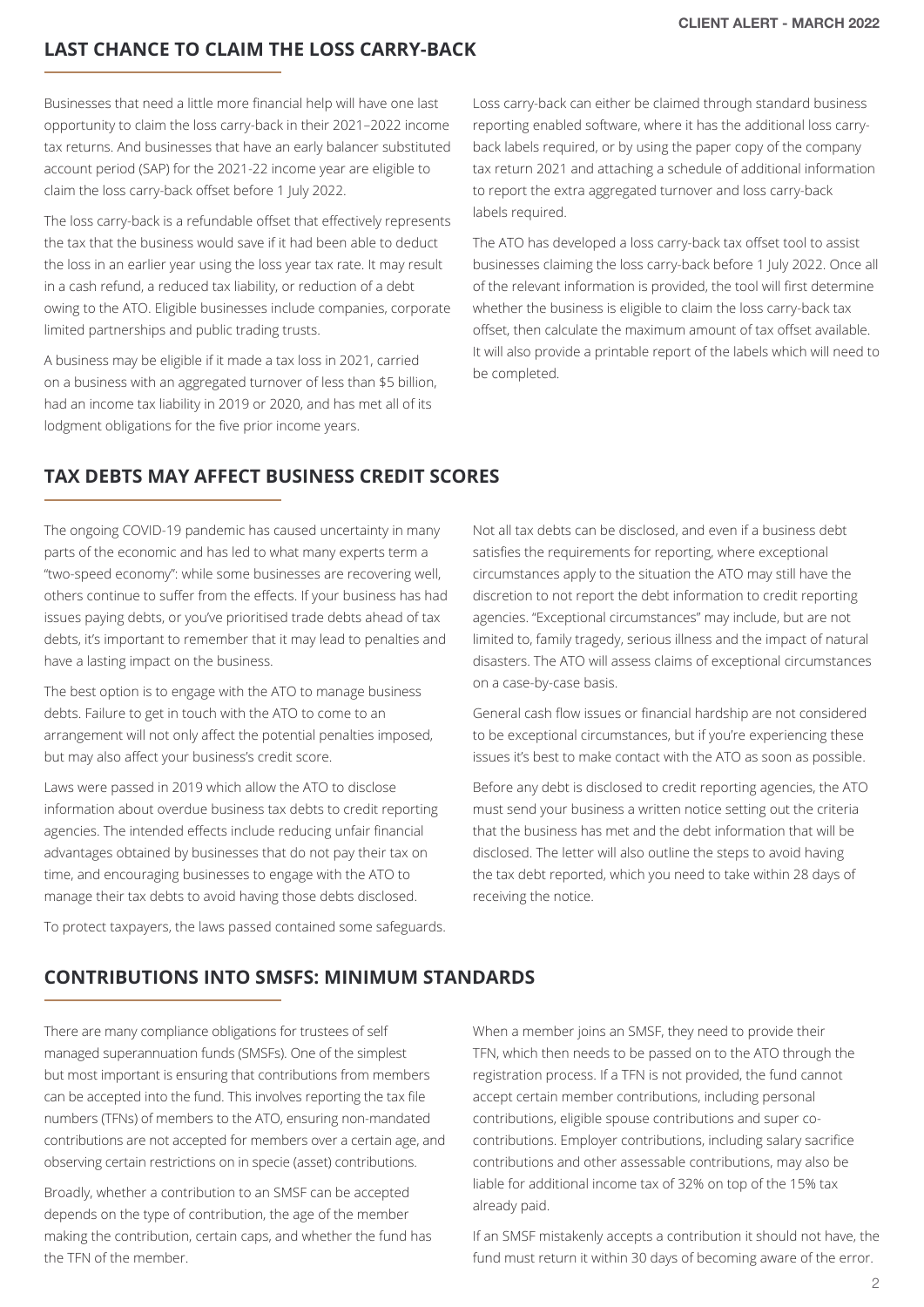Failure to comply with the time limit does not affect the fund's legal obligation to return contributions.

Even if a member has provided their TFN, the type of a contribution combined with the age of the member can affect what is acceptable. For example, mandated employer contributions such as super guarantee contributions from a member's employer can generally be accepted at any time, regardless of the member's age or the number of hours they work. Non-mandated contributions

largely cannot be accepted if a member is aged 75 years or older.

Lastly, there are restrictions on when an SMSF can accept an asset as a contribution from a member. These are referred to as "in specie contributions", which just means contributions to the fund in the form of a non-monetary asset. Generally, an SMSF must not intentionally acquire assets from related parties to the fund; however, there are some specific exceptions.

## **SMSFS INVESTING IN CRYPTO-ASSETS: BE INFORMED AND KEEP RECORDS**

According to the Australian Securities and Investments Commission (ASIC), there has recently been a surge of promoters encouraging individuals to set up self managed superannuation funds (SMSFs) in order to invest in crypto-assets. ASIC warns people to be aware that while crypto-asset investments are allowed for SMSFs, they are high risk and speculative, as well as being an attractive area for scammers targeting uninformed investors.

For example, late last year ASIC moved to shut down an unlicensed financial services business based on the Gold Coast that promised annual investment returns of over 20% by investing in cryptoassets through SMSFs.The money obtained was not invested, but instead allegedly used by the directors of the business for their own personal benefit, including acquiring real property and luxury vehicles in their personal names.

Professional advice should always be sought before deciding on whether an SMSF is appropriate for your circumstances, as there are risks involved in being the trustee of an SMSF, and any SMSF established must meet the "sole-purpose" test.

Remember, SMSF trustees bear all the responsibility for the fund and its investment decisions complying with the law, and breaches may lead to administrative or civil and criminal penalties. This is the case even if you (as the trustee) rely on the advice of other people, licensed or otherwise.

SMSFs are not generally prohibited from investing in crypto-assets – if you do decide, after receiving appropriate advice, that investing in crypto-assets through an SMSF is right for your situation, you can do so.

If you do decide to invest in crypto-assets, whether through an SMSF or as an individual investor, it's also important to keep accurate records and ensure you report any related income to the ATO.

**TIP:** The ATO started its first crypto data-matching program in April 2019, comparing taxpayer self-reported income to cryptocurrency transaction data for the 2015–2020 financial years. This program was expanded mid-last year to cover the 2021–2023 financial years.

The ATO's legal power to gather information is extensive and includes the power to physically enter any place and inspect any document, good or other property – this extends to a physical cryptocurrency wallet. The ATO is also permitted by law to amend a taxpayer's tax return for an unlimited period where it considers fraud or evasion has occurred – and deliberate non-reporting of gains made from disposals of crypto-assets would meet this description.

## **KEY SUPERANNUATION CHANGES**

Several superannuation proposals announced in the 2021 Federal Budget were introduced into Parliament in the Treasury Laws Amendment (Enhancing Superannuation Outcomes for Australians and Helping Australian Businesses Invest) Bill 2021. The Bill has passed both houses of Parliament without amendment and awards Royal Assent to become law.

"Removing the work test for individuals aged between 67 to 74 to make non-concessional and salary sacrifice contributions will provide further opportunities for individuals under 75 to top up their superannuation form 1 July 2022."

"This will help individuals who are currently unable to contribute to their superannuation because they are no longer working to do so now."

The legislation also allows individuals aged 74 to use the two or three-year bring-forward rules to make a non-concessional contribution to superannuation in the same way an individual under the age of 67 can. This is great news as individuals are currently not able to make voluntary superannuation contributions beyond the age 74, so allowing an individual who is aged 74 to bring forward two years' worth of NCC contributions would enable them to access a contribution period for which they are not currently entitled to.

The reduction in the eligibility age for downsizer contributions from 65 to 60 from 1 July 2022. "The downsizer contribution rules have been a popular strategy for individuals who are 65 or over and this change will now allow more people to downsize and contribute their sale proceeds to their superannuation earlier."

SMSF trustees will also be able to choose the method of calculation exempt current pension income (ECPI) when the fund switches between being unsegregated (i.e. having a mix of accumulation and